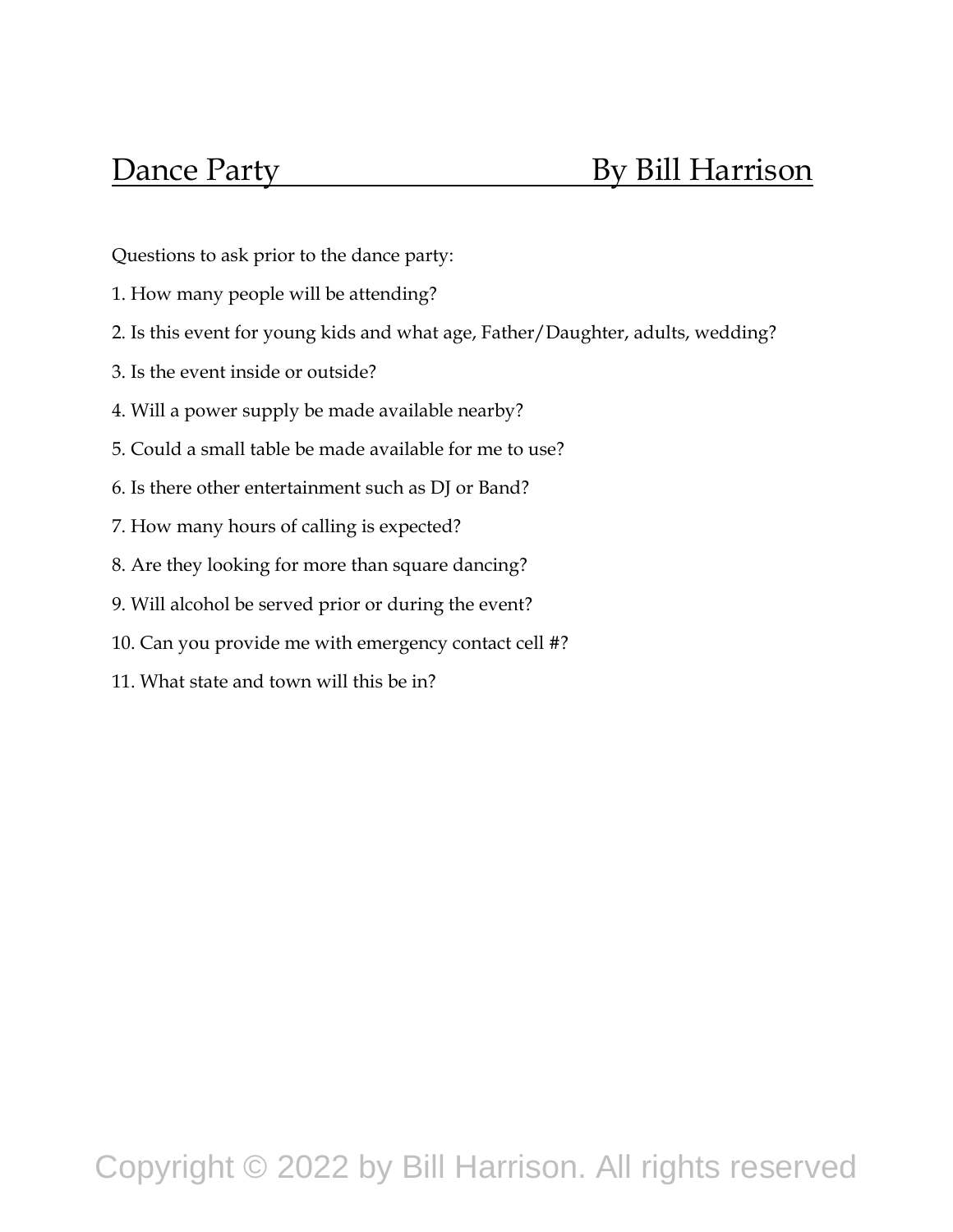Preparing for the Party Dance

A Dance Party is an event where you do not have to be "definition conscious" to get the dancers to accomplish the moves in square dancing. The object is to get those attending dancing and having fun with a little dance material that will not stress them in the learning process.

One approach is to get everyone in a big circle using up-tempo music.

Using a big circle and the Sicilian Circle method fits all ages for a Dance Party.

Once they are in the circle, you can start to introduce them to two person calls such as Stars, Dosado, Pass Thru, Promenade. When promenading have one couple step up beside the couple in front and promenade as a line of 4 and have the two couples Bend the Line or while promenading have every other couple Wheel Around.

If using the Wheel Around approach you will have a Sicilian Circle where two couples can work with each other allowing the couples to travel to other couples.

If using the line of 4 where you bend the line, you have two couples to work with.

The dancers in this formation cannot progress as easily as they can in the Sicilian Circle. If you decide to have the couples travel to another couple you will need to use circles such as circle  $\frac{3}{4}$  or  $\frac{1}{4}$  in order to create the Sicilian Circle.

Use calls such as Right/Left hand Stars, 2 person/4person Stars, Circle 2 person/4 person, Dosado, Pass Thru, Face In to the Center, Big Circles, circling left/right, Single File Promenade, Promenade.

Always progress the couples so they will dance with others from the event.

One of the main goals of a square dance party is getting the new dancers to experience what a real square dance feels like from a squared set. This can be accomplished many ways.

A Grand March can be a fun, unique way to establish squares.

Having the lines of four mentioned earlier meeting with another line of four and circling eight dancers to create a square is also an effective way to establish squares.

Another method that can be used is to have the couples Scatter Promenade then pick up three more couples to circle with until everyone is filled in squaring each couple to a wall.